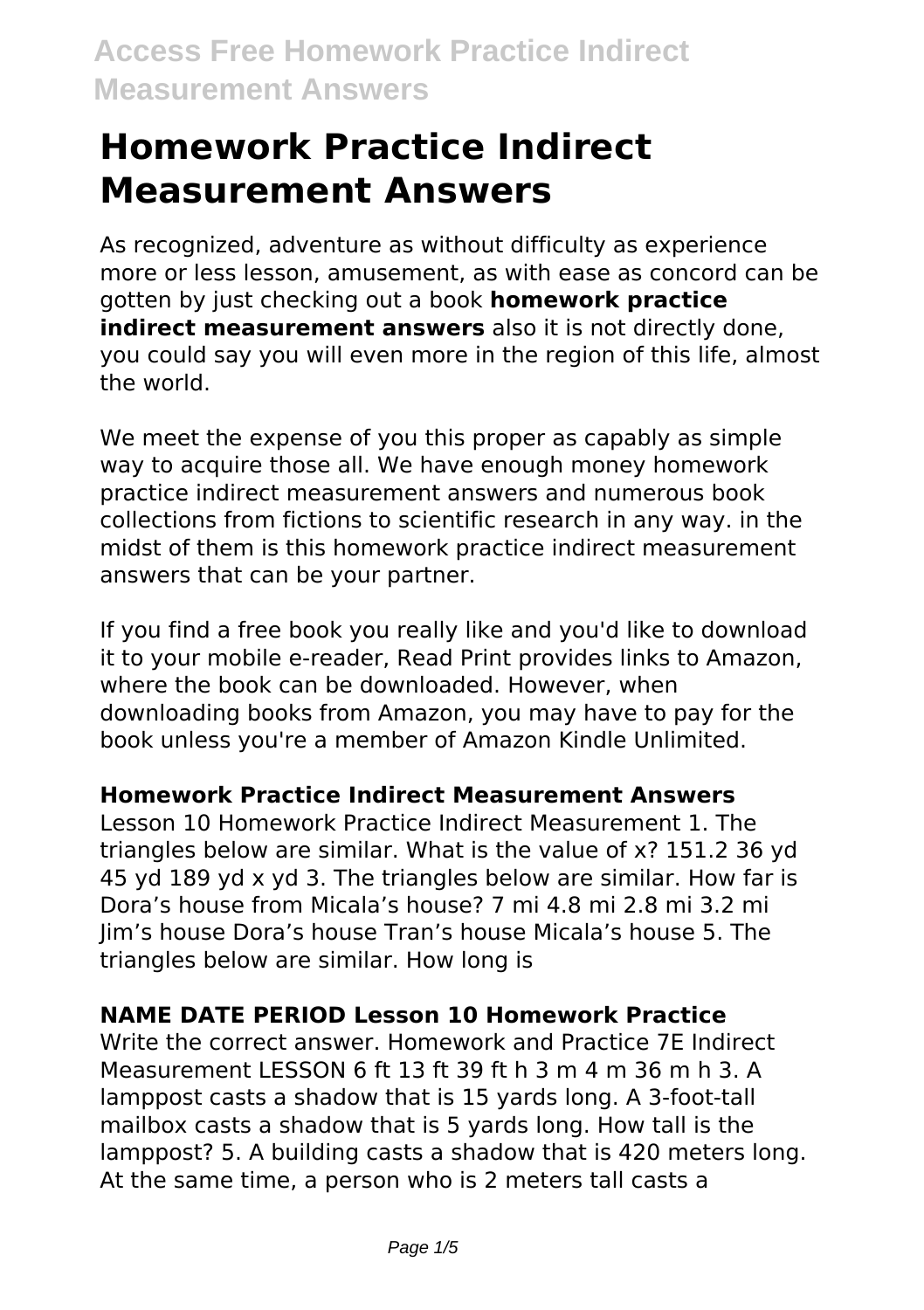#### **Georgia Performance 7E Indirect Measurement**

1. Assume a 3 ft. tall fire hydrant casts a shadow of 4 ft. at 4:00PM. At the same time, a pole casts a shadow of 28 ft. Use indirect measurement to find the height of the pole.

### **Quiz & Worksheet - Indirect Measurement | Study.com**

Some of the worksheets for this concept are Georgia performance 7e indirect measurement, Indirect measurement work, Math 8, Practice b indirect measurement, Lesson practice a 5 7 indirect measurement, Lesson practice b 7 5 indirect measurement, Answer each question and round your answer to the nearest, Practice and homework name lesson metric ...

# **Answer Key Indirect Measurements 4 9 - Kiddy Math**

Practice A 5-7 Indirect Measurement 1. Alison wants to build a bridge across a small stream on her farm. She drew this diagram and labeled it with measurements she made. How long will the bridge be? 21 ft 2. Theo wants to know how wide the pond in the city park is. He drew this diagram and labeled it with measurements he made. How wide is the pond? 40 m 3.

# **LESSON Practice A 5-7 Indirect Measurement**

Lesson 10 Homework Practice Indirect Measurement 1. The triangles below are similar. What is the value of x? 36 yd 45 yd 189 yd x yd 3. The triangles below are similar. How far is Dora's house from Micala's house? 4.8 mi 2.8 mi 3.2 mi Jim's house Dora's house Tran's house Micala's house 5. The triangles below are similar. How long is the rope bridge? 49.5 ft

# **NAME DATE PERIOD Lesson 10 Homework Practice**

Indirect Measurement Quiz DRAFT. 2 years ago. by cjones1. Played 1319 times ... Print; Share; Edit; Delete; Host a game. Live Game Live. Homework. Solo Practice. Practice. Play. Share practice link. Finish Editing. This quiz is incomplete! To play this quiz, please finish editing it. ... SURVEY . 180 seconds . Q. Are the triangles similar ...

# **Indirect Measurement Quiz | Pre-algebra Quiz - Quizizz**

Lesson 5 Homework Practice DATE PERIOD I Similar Triangles and Indirect Measurement In Exercises 1-4, the triangles are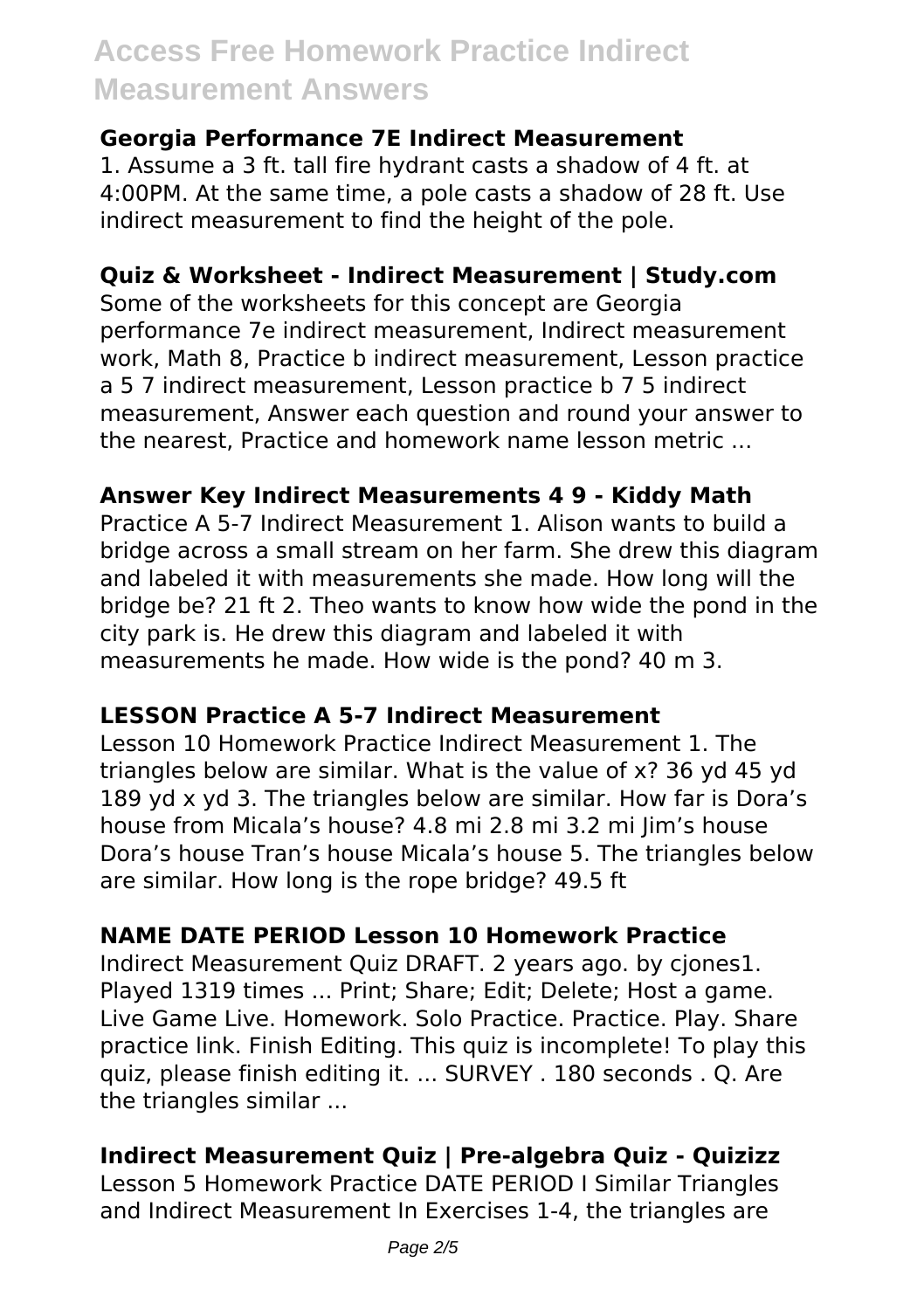similar. Write a proportion and solve the problem. 1. TREES How tall is Yori? tree (as) 2-0 25 G.â5 h ft z.ð as las- 3. LAKE How deep is the water 31.5 feet from the shore? 6ft B d ft 2. 4. TREASURE HUNT How far is it from the

#### **Breon**

• In this lesson, children use the Transitivity Principle for indirect measurement as they compare the lengths of the objects to each other. To represent this situation symbolically, given a, b, and c, if  $a < b$ , and  $b < c$ , then  $a < c$ . • You might extend the logic presented in this problem to other situations.

# **CorrectionKey=D LESSON 9.2 Progress to Algebra Indirect ...**

Indirect Measurement. Displaying top 8 worksheets found for - Indirect Measurement. Some of the worksheets for this concept are 4 9 indirect measurement, Georgia performance 7e indirect measurement, Indirect measurement work, , Session 5 indirect measurement and trigonometry, Indirect comparison in length measurement, Answer each question and round your answer to the nearest, Lesson practice b ...

# **Indirect Measurement Worksheets - Learny Kids**

O GEOMETRY Indirect measurement Dern Devin Milan wants to measure the height of a tree. He sights the top of the tree, using a mirror that is lying flat on the ground. The mirror is 32 ft from the tree, and Milan is standing 12.4 ft from the mirror, as shown in the figure.

### **O GEOMETRY Indirect Measurement Dern Devin Milan W ...**

Indirect Measurement The heights of very tall structures can be measured indirectly using similar figures and proportions.This method is called indirect measurement. Augustine and Carmen want to measure the height of the school's flagpole.To do this, they go outside and hold a meterstick upright.The meterstick casts a shadow that measures 50 cm.

# **LESSON Practice A Indirect Measurement**

7th Grade Indirect Measurement. Displaying all worksheets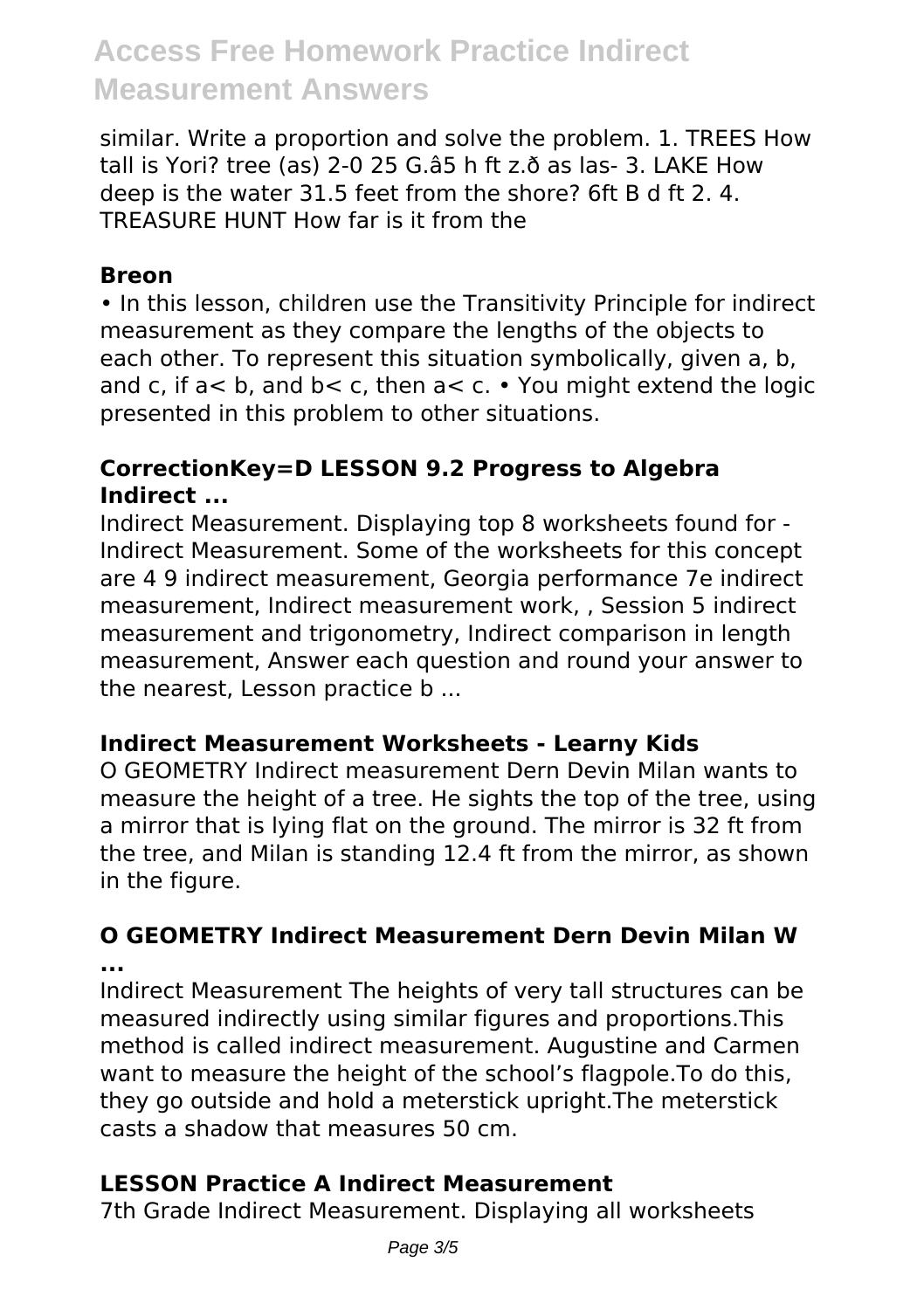related to - 7th Grade Indirect Measurement. Worksheets are Answer each question and round your answer to the nearest, Georgia performance 7e indirect measurement, Ratios rates unit rates, Indirect measurement work, Math measurement word problems no problem, 7th grade texas mathematics unpacked content, P 7 unit rates, Similar figures ...

#### **7th Grade Indirect Measurement - Lesson Worksheets**

= O GEOMETRY Indirect measurement Devil Rita wants to measure the width of a river. She marks off two right triangles, as shown in the figure. The base of the larger triangle has a length of 64 m, and the base of the smaller triangle has a length of 28 m.

#### **= O GEOMETRY Indirect Measurement Devil Rita Wants ...**

Indirect measurement allows you to use properties of similar polygons to fi nd distances or lengths that are difficult to measure directly. hft 6 ft 4.5 ft 1.5 ft 25 ft 108 m 2 km

#### **Lesson 5 Reteach - Public Schools of Robeson County**

Course 3 Lesson 5 Simalar Triangles And Indirect Measurement. Displaying all worksheets related to - Course 3 Lesson 5 Simalar Triangles And Indirect Measurement. Worksheets are Name date period lesson 4 homework practice, Homework practice indirect measurement answers, Chapter 5 resource masters, Mfm2p unit 1 similar triangles, Chapter 7 resource masters, Lesson 4 reteach, Finding unknown ...

#### **Course 3 Lesson 5 Simalar Triangles And Indirect Measurement**

PERIOD R Use ARST to find sin R, cos R, tan R, sin S, cos S, and tan S. Express each ratio as a fraction and as a decimal to the nearest hundredth. - 16, s 30, t = 34 110 3D 3D 312 3Ll cos S 2. r 10, s — coz Ion 10 Use a calculator to find each value. Round to the nearest ten-thousandth. 3.

#### **Methacton School District / Overview**

AIR Practice Problem ; Lesson 9: Similar Figures. 5-9 Guided Notes; Congruence and Similarity Match-Up Cards; Similar Figures Puzzle; Homework (due:): 5-9 Practice; Lesson 10: